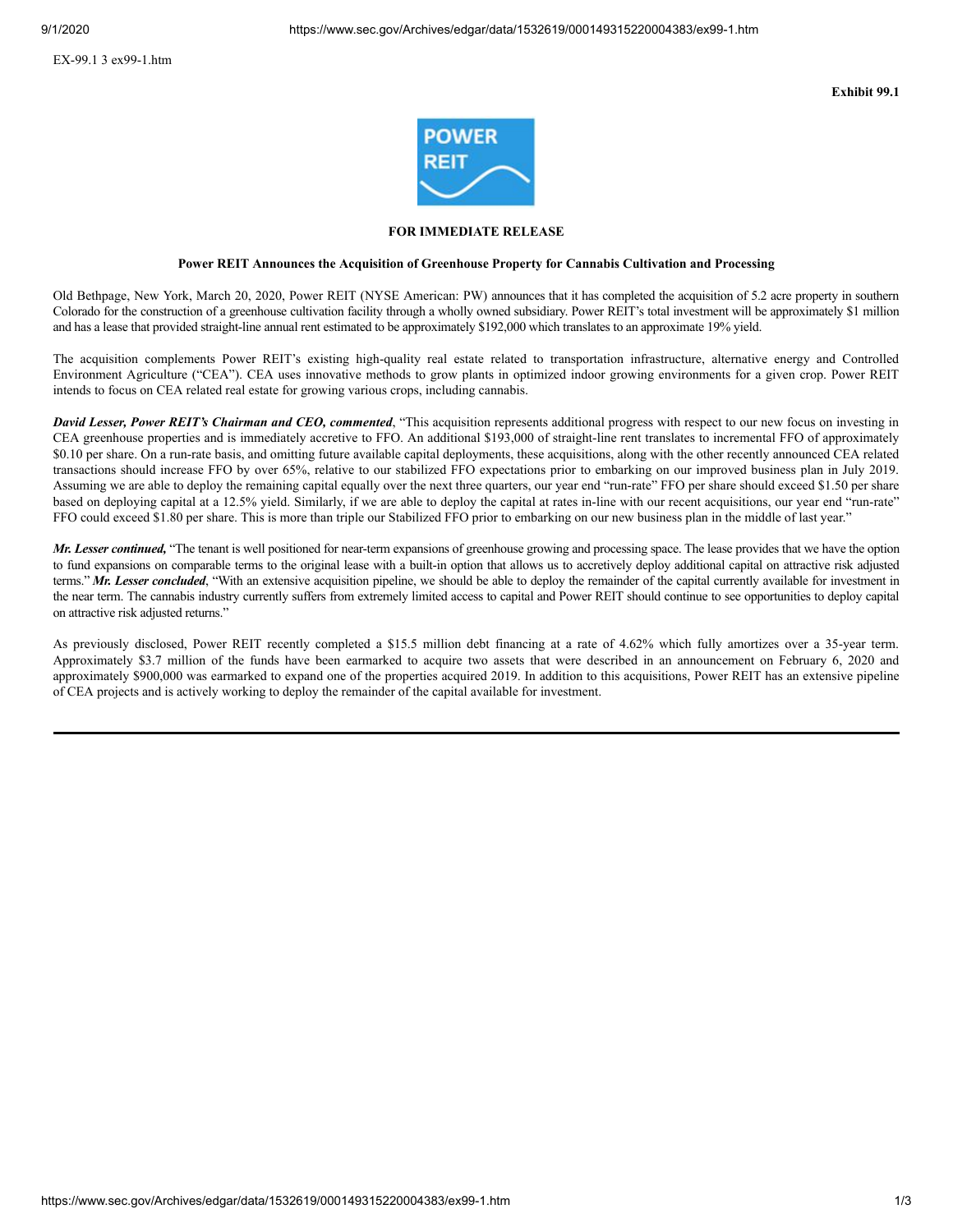Concurrent with the closing on this acquisition, Power REIT entered into "triple-net" leases that requires the tenant to pay all property related expenses including maintenance, insurance and taxes. Each lease has a term of 20 years and provides two 5-year renewal options for the tenant with financial guarantees from affiliates of the tenant. The lease requires the tenant to maintain a valid medical marijuana license and to operate in accordance with all Colorado and municipal regulations while prohibiting the retail sale of its products from the properties.

#### **ACQUIRED PROPERTY**

*Maverick* 5 was acquired for \$150,000. The vacant land parcel is comprised of 5.2 acres, which has been approved for cannabis cultivation. As part of this transaction, the Trust has agreed to fund the immediate construction of 5,040 square feet of greenhouse space and 4,920 square feet of head-house/processing space on the property for approximately \$868,000. Power REIT's total capital commitment is approximately \$1.0 million.

The *Maverick* 5 tenant is owned by an affiliate of a company that currently has an 8,000 square foot combined medical cannabis dispensary and indoor cultivation facility in southern Colorado. Given current conditions, it is anticipated that product demand will far exceed its current production capacity.

## **STATEMENT ON SUSTAINABILITY**

Power REIT owns real estate related to infrastructure assets including properties for Controlled Environment Agriculture (CEA Facilities), Renewable Energy and Transportation.

**CEA Facilities**, such as greenhouses, provide an extremely environmentally friendly solution, which consume approximately 70% less energy than indoor growing operations that do not benefit from "free" sunlight. CEA facilities use 90% less water than field grown plants, and all of Power REIT's greenhouse properties operate without the use of pesticides and avoid agricultural runoff of fertilizers and pesticides. These facilities cultivate medical Cannabis, which has been recommended to help manage a myriad of medical symptoms, including seizures and spasms, multiple sclerosis, post-traumatic stress disorder, migraines, arthritis, Parkinson's disease, and Alzheimer's.

**Renewable Energy** assets are comprised of land and infrastructure associated with utility scale solar farms. These projects produce power without the use of fossil fuels thereby lowering carbon emissions. The solar farms produce approximately 50,000,000 kWh of electricity annually which is enough to power approximately 4,600 home on a carbon free basis.

**Transportation** assets are comprised of land associated with a railroad, an environmentally friendly mode of bulk transportation.